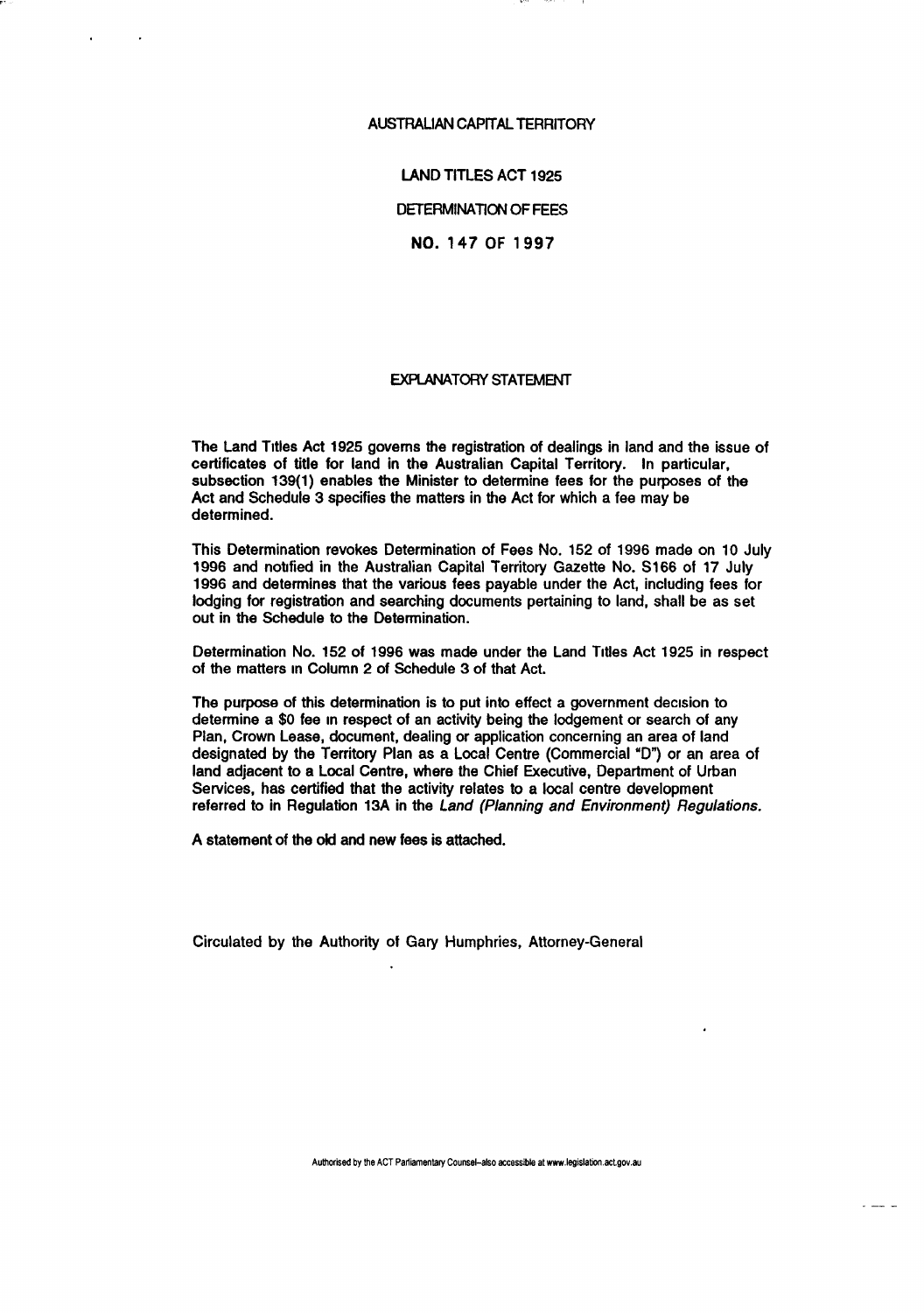**ATTACHMENT Schedule 3 LTA** 

 $\hat{\textbf{z}}$ 

| <b>COLUMN 1</b><br>(Item in Schedule 3 MATTER<br>of the Act in respect<br>of which fee is<br>payable) | <b>COLUMN 2</b>                                                                                                  | 1996/97 1996/97<br><b>FEE</b> | <b>PROPOSED</b><br>FEE                              |
|-------------------------------------------------------------------------------------------------------|------------------------------------------------------------------------------------------------------------------|-------------------------------|-----------------------------------------------------|
| $\overline{\mathbf{1}}$                                                                               | issue of duplicate grant under subsection<br>17(2)                                                               | \$64                          | $\overline{$}64$                                    |
| $\mathbf{2}$                                                                                          | issue of certificate of title under subsection<br>44(1)                                                          | \$64                          | \$64                                                |
| з                                                                                                     | issue of replacement certificate of title under \$64<br>section 62A                                              |                               | \$64                                                |
| 4                                                                                                     | lodgement of map or plan for purposes of<br>section 64 or purposes of Land Titles (Unit<br>Titles) Act 1970      | \$265                         | \$265                                               |
| 5                                                                                                     | stationery for map or plan under subsection \$10<br>64(1A)                                                       |                               | \$10                                                |
| 6                                                                                                     | issue of certified copy of part of the Register \$14 per<br>under subsection 65(1)                               | of $$42$                      | $$14$ per<br>page to a maxpage to a max. of<br>\$42 |
| 7                                                                                                     | inspection of Register under subsection<br>66(1)                                                                 | \$16                          | \$16                                                |
| 8                                                                                                     | furnishing a copy, other than a certified<br>copy, of information contained in the<br>Register, under section 67 | \$10                          | \$10                                                |
| 9                                                                                                     | lodgement of memorandum of transfer under \$64<br>section 73                                                     |                               | \$64                                                |
| 10                                                                                                    | lodgement of lease under section 82                                                                              | \$64                          | \$64                                                |
| 11                                                                                                    | lodgement of memorandum of surrender<br>under subsection 86(1)                                                   | \$64                          | \$64                                                |
| 12                                                                                                    | lodgement of memorandum of variation under \$64<br>section 87C                                                   |                               | \$64                                                |

 $\sim$   $\sim$ 

**Authorised by the ACT Parliamentary Counsel-also accessible at www.legislation.act.gov.au**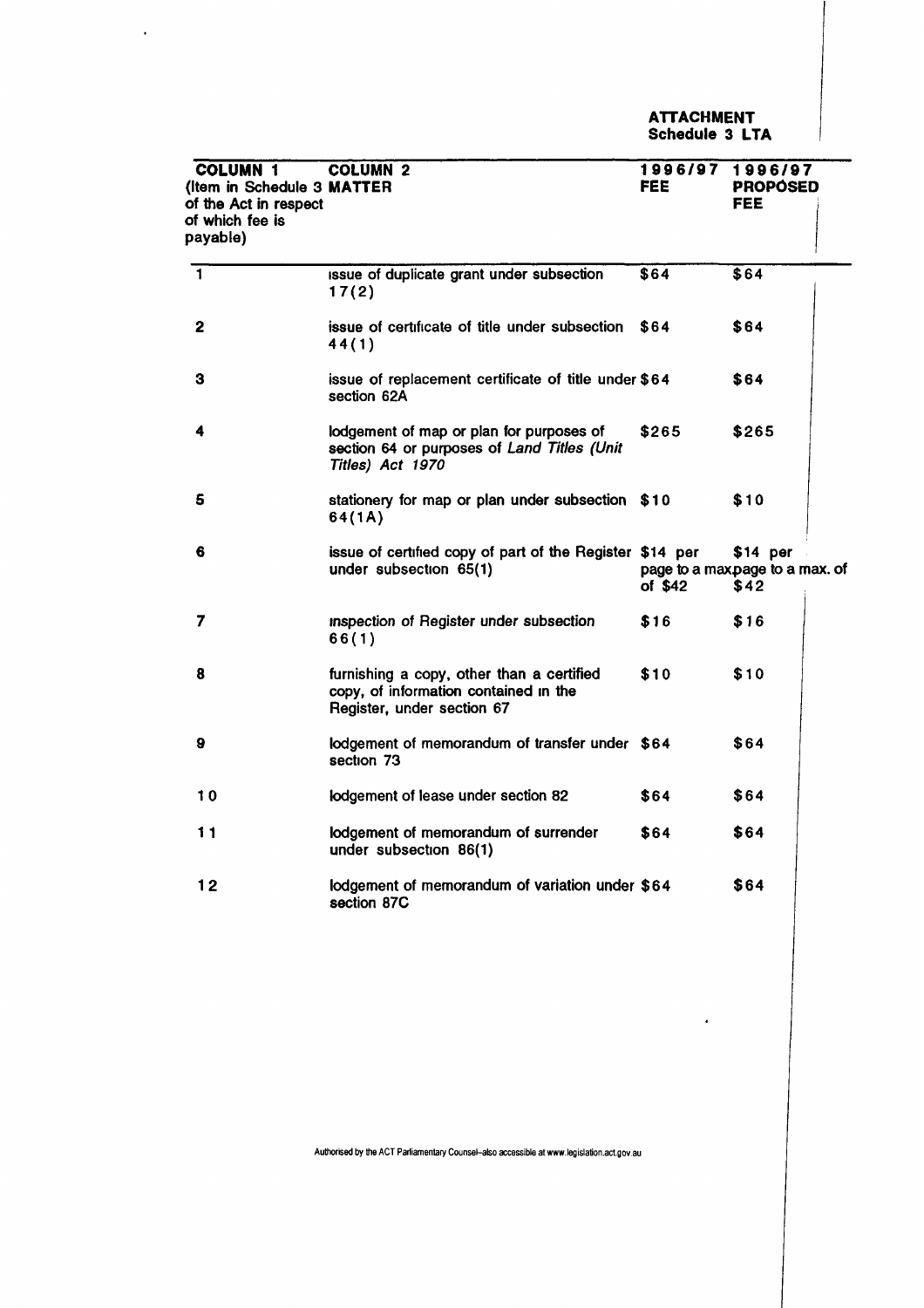| <b>COLUMN 1</b><br>(Item in Schedule 3 MATTER<br>of the Act in respect<br>of which fee is<br>payable) | <b>COLUMN 2</b>                                                                                                                          | <b>FEE</b> | 1996/97 1996/97<br><b>PROPOSED</b><br>FEE. |
|-------------------------------------------------------------------------------------------------------|------------------------------------------------------------------------------------------------------------------------------------------|------------|--------------------------------------------|
| 13                                                                                                    | lodgement of sub-lease under section 88                                                                                                  | \$64       | \$64                                       |
| 14                                                                                                    | lodgement of memorandum of mortgage<br>under subsection 92(1)                                                                            | \$64       | \$64                                       |
| 15                                                                                                    | lodgement of memorandum of encumbrance<br>under subsection 92(2)                                                                         | \$64       | \$64                                       |
| 16                                                                                                    | lodgement of memorandum of postponement \$64<br>of mortgage under subsection 92A(2)                                                      |            | \$64                                       |
| 17                                                                                                    | lodgement of discharge of mortgage or<br>encumbrance under section 101                                                                   | \$64       | \$64                                       |
| 18                                                                                                    | lodgement of memorandum of variation of<br>mortgage under section 101A                                                                   | \$64       | \$64                                       |
| 19                                                                                                    | lodgement of discharge of mortgage by court \$64<br>order under subsection 103(3)                                                        |            | \$64                                       |
| 20                                                                                                    | lodgement of memorandum of provisions<br>under section 103A                                                                              | \$64       | \$64                                       |
| 21                                                                                                    | lodgement of memorandum of easement<br>under section 103B                                                                                | \$64       | \$64                                       |
| 22                                                                                                    | lodgement of application for transfer of<br>easement in gross under section 103C                                                         | \$64       | \$64                                       |
| 23                                                                                                    | lodgement of application for transfer of al!<br>easements in gross relating to a specified<br>public utility business under section 103C | \$64       | \$64                                       |
| 24                                                                                                    | lodgement of memorandum of<br>extinguishment of easement under section<br>103E                                                           | \$64       | \$64                                       |
| 25                                                                                                    | lodgement of memorandum of variation of<br>easement under section 103F                                                                   | \$64       | \$64                                       |
| 26                                                                                                    | lodgement of memorandum of incorporeal<br>right under section 103G                                                                       | \$64       | \$64                                       |

şi m

 $\omega_{\rm{max}} = 1$ 

**Authorised by the ACT Parliamentary Counsel-also accessible at www.legislation.act.gov.au** 

 $\langle \bullet \rangle$ 

 $\overline{\phantom{0}}$